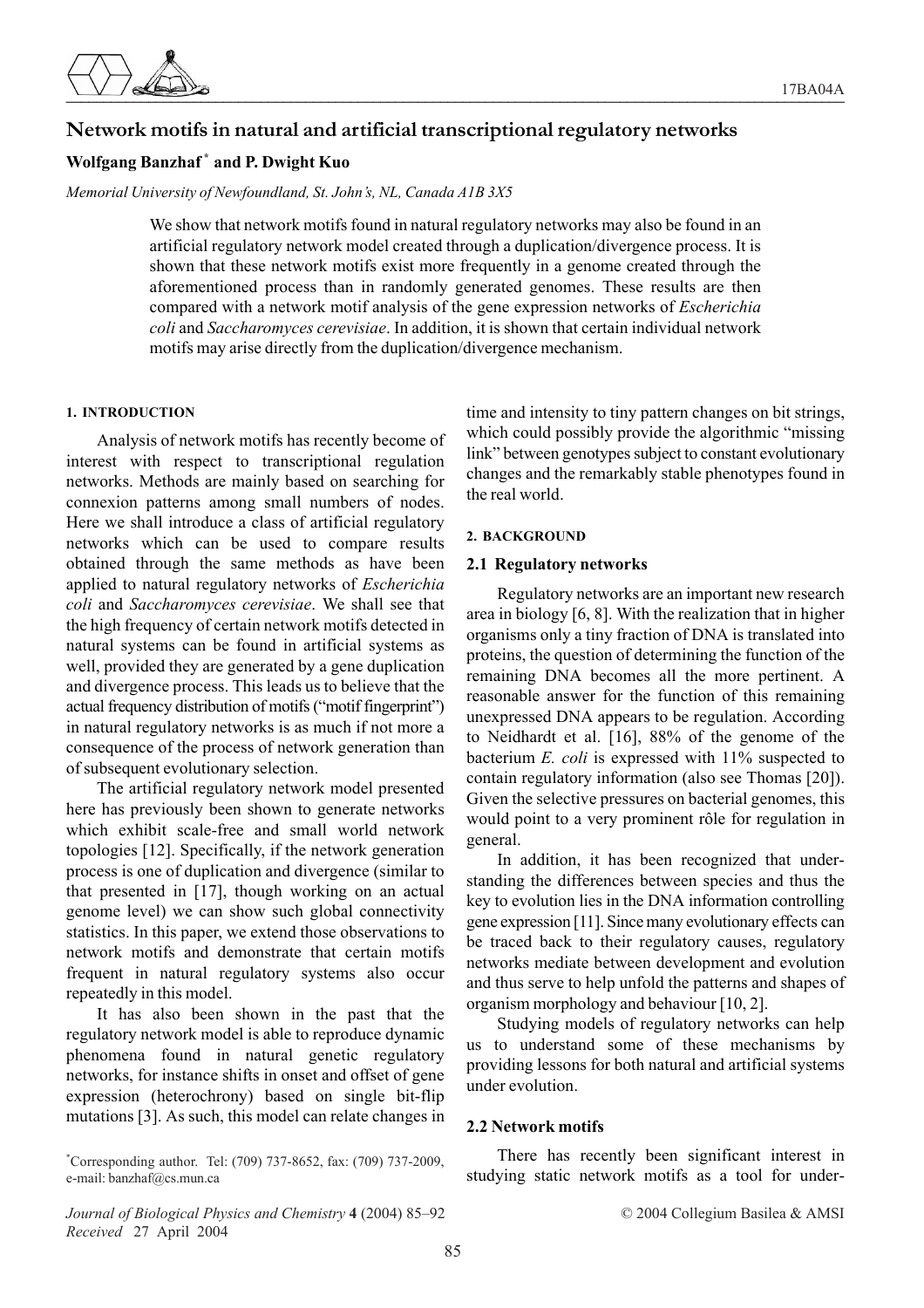standing regulatory networks [15, 14, 18, 24]. Complex networks have previously been classified by global characteristics such as scale-free [1, 4, 5, 9, 23] and small world network connexion topologies [21, 22]. In order to investigate networks further beyond their global features requires an understanding of the potential basic structural elements that make up complex networks.

It has been proposed that studying so-called "network motifs" can lead towards such an understanding [13, 15, 18]. Network motifs may be defined as the structural elements (subgraphs) which form the basic elements of more complex networks. Whereas an edge usually connects two nodes, network motif analysis starts with three nodes and their corresponding connexions.

Interestingly, certain network motifs occur with significantly higher probability in natural regulatory networks than in random networks [15]. It has also been shown that network motifs may be conserved over evolutionary time, for instance in the yeast protein interaction network [24].

In order to detect all *n*-node network motifs, we have implemented an algorithm similar to one devised by Milo et al. [15]. The algorithm scans all rows of the adjacency matrix *M* of connexions between nodes searching for non-zero elements (*i*, *j*) which represent a connexion from node *i* to node *j*. The algorithm then recursively traverses the neighbouring vertices connecting vertex *i* and *j* until a specific *n*-node motif is detected. The constituent vertices and edges of a motif are then compared to previously found motifs in order to ensure that none have been overcounted. It must also be noted that the total number of motifs of a given type is counted and possible isomorphisms are considered to be the same motif type. Table 1 in the Appendix lists all 3-node connexion patterns in directed graphs, including auto-connexions, up to isomorphism. We shall later refer to particular motifs with their motif ID (given in the table) only.

### **3. ARTIFICIAL REGULATORY NETWORK MODEL**

The artificial regulatory network (ARN) model presented here is based on work by one of the authors [3, 2]. The ARN consists of a bit string representing a genome with direction (i.e.  $5' \rightarrow 3'$  in DNA) and mobile "proteins" which interact with the genome through their constituent bit patterns. In this model, proteins are able to interact with the genome most notably at "regulatory" sites located upstream from genes, see Figure 1. Attachment to these sites produces either inhibition or activation of the corresponding protein. It can thus be interpreted as a regulatory network with proteins acting like transcription factors.



Figure 1. The interaction between proteins and the genome.

The genome itself can be created through a series of duplication/divergence events. First, a random 32 bit string is generated. This string is then used in a series of length duplications followed by mutations in order to generate a genome of length  $L_G$ . A "promoter" bit sequence of 8 bits was then arbitrarily selected to signal the start of a gene on the genetic string analogous to an open reading frame (ORF) on DNA. The actual gene length is set to a fixed length of  $l<sub>o</sub> = 5$  32-bit integers which results in an expressed bit pattern of 160 bits per gene. Therefore, genes can be created by complete

duplications of previously created genes, mutation, and/ or combinations of the end and starting sequences of the genome during duplication.

Immediately upstream from the promoter sites exist two additional 32 bit segments which represent the enhancer and inhibitor sites. As previously mentioned, attachment of proteins (transcription factors) to these sites results in changes to protein production for the corresponding genes (regulation). In this model, we assume only one regulatory site for the increase of expression and one site for the decrease of expression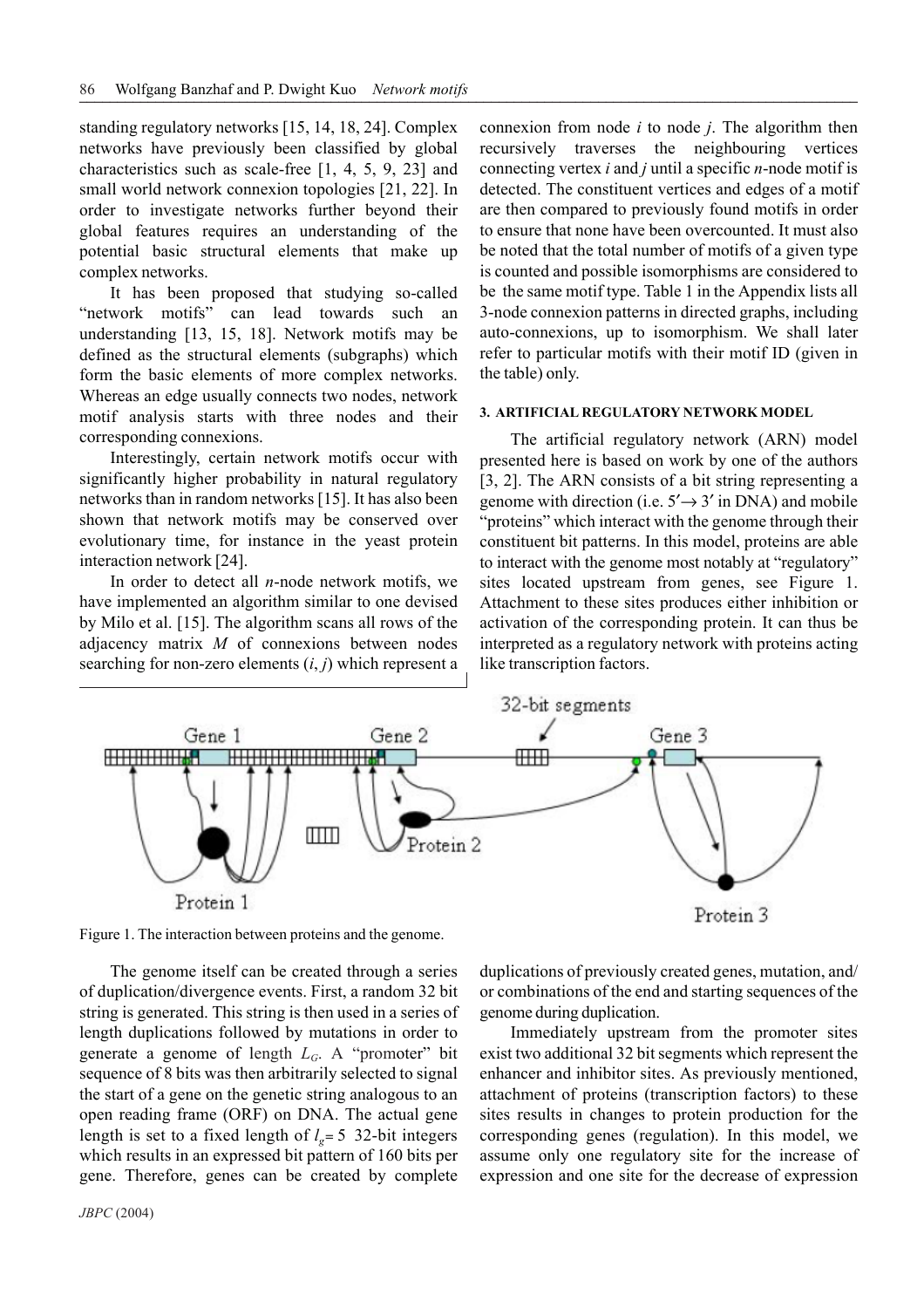of proteins. This is a radical simplification since natural genomes may have 5–10 regulatory sites that may even be occupied by complexes of proteins [2].

Processes such as transcription, and elements such as introns, RNA-like mobile elements and translation procedures resulting in a different alphabet for proteins are neglected in this model. This last mechanism is replaced as follows: each protein is a 32 bit sequence constructed by a many-to-one mapping of its corresponding gene which contains five 32 bit integers. The protein sequence is created by performing the majority rule on each bit position of these five integers so as to arrive at a 32 bit protein. Ties (not possible with an odd number for  $l_{g}$ ) for a given bit position are resolved by chance.

Proteins may then be examined to see how they may "match" with the genome. This comparison is implemented by using the XOR operation which returns a "1" if bits on both patterns are complementary. In this scheme, the degree of match between the genome and the protein bit patterns is specified by the number of bits set to "1" during an XOR operation. In general it can be expected that a Gaussian distribution results from measuring the match between proteins and bit sequences in the random genome [2].

By making the simplifying assumption that the occupation of both of a gene's regulatory sites modulates the expression of its corresponding protein, we may deduce a gene-protein interaction network comprising the different genes and proteins which can be parametrized by strength of match.

By examining the interaction networks at different matching strengths (we call them thresholds) we may obtain different network topologies for the same connected network components. An example is shown in Figs 2 and 3. Each node in the diagram represents a gene found in the genome along with its corresponding protein forming a gene-protein pair. Edges in the diagram represent some form of influence of one gene's protein on another gene. For the diagrams presented, a random genome was created by the previously mentioned duplication and mutation procedure with the network interaction diagrams being created at threshold levels of 21 and 22. Here and later we do not discern between enhancer and inhibitor sites, although such an analysis would be necessary to understand the actual function of motifs.

It must be stressed that although the actual genome has not changed, by simply changing the threshold parameter we can obtain different network topologies. It may be noted by the more astute reader that the diagrams in Figs. 2 and 3 possess different numbers of genes and proteins. This is due to the fact that only connected gene–protein pairs are displayed in the diagrams. Should a change in the parametrized threshold lead to the creation of an isolated node, it is deleted from the diagram. Also note that only the largest network of interactions is displayed here.

It is possible to have multiple clusters of geneprotein interactions that are not interconnected. This is likely to occur as the threshold level is increased. As connexions between gene-protein pairs are lost due to the threshold, each cluster of gene-protein pairs begins to become isolated from the others. This often occurs abruptly indicating a phase transition between sparse and full network connectivity.

The end result of this process would be firstly isolated pairs of nodes, then nodes without connexions, which would disappear from the network completely.



Figure 2. Sample of a gene-protein interaction network for a duplication/divergence genome at a threshold of 21 bits.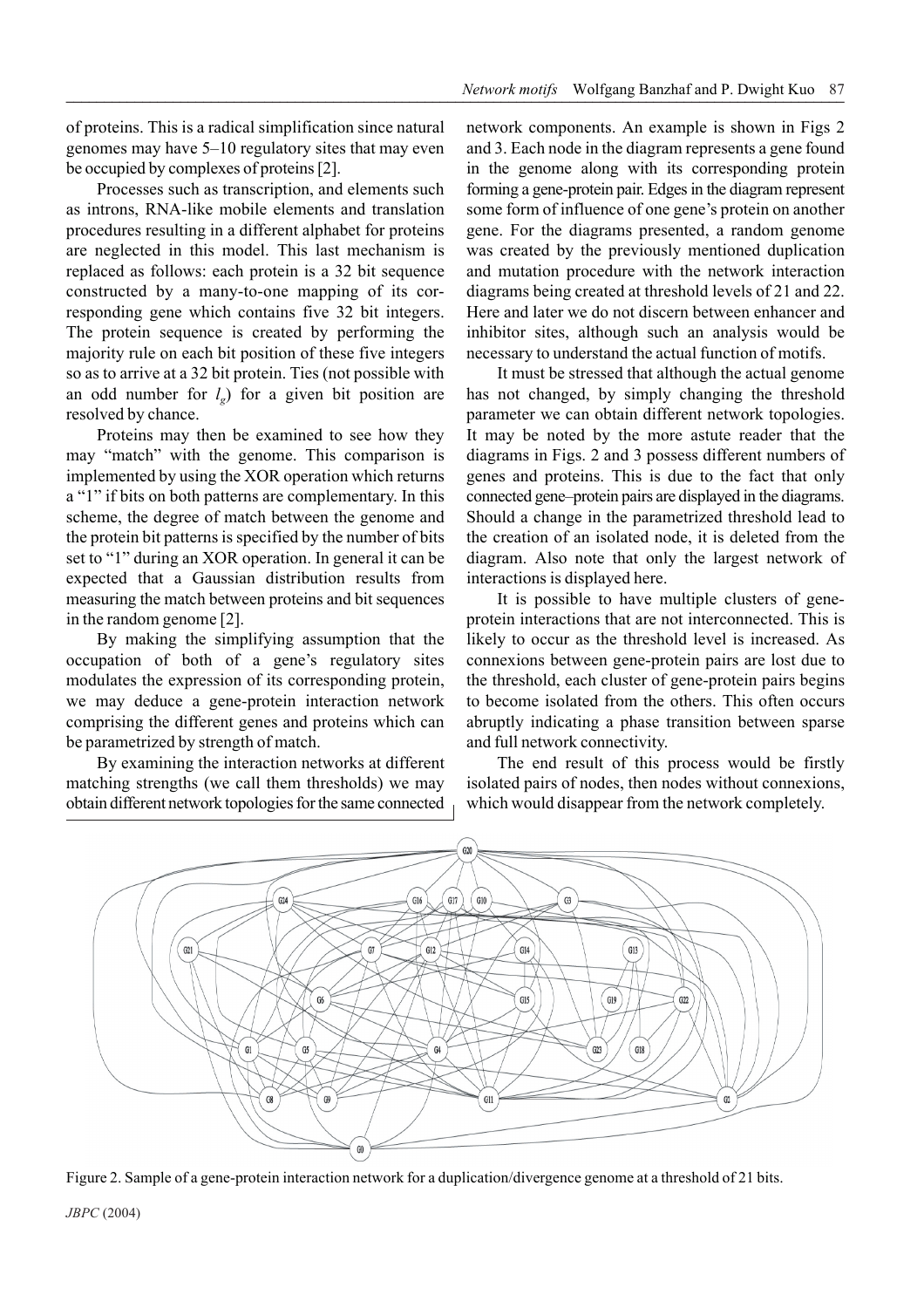

Figure 3. The same gene-protein interaction network at a threshold of 22 bits.

#### **4. RESULTS**

The network motif finding algorithm was applied to 800 instances of the artificial regulatory model generated by the duplication/divergence process. As a control, it was additionally applied to 800 networks whose genomes were generated randomly (by choosing the full number of bits at random). Results of motif counting are shown in Figs 4 and 5. For both methods of network generation, the genome length was set at 131072 (12 duplication events in the case of duplication/divergence). For networks generated by duplication/divergence the mutation rate was set at 1%. In both cases the threshold had to be determined. We observed that the ratio of the number of edges to the number of vertices for the two natural regulatory networks was approximately 2 to 1. Therefore, in our artificial regulatory network framework, the threshold was chosen by iteratively raising the threshold until the network generated had a ratio that was equal to or less than 2 to 1.

This was then compared to the results of applying the algorithm to the transcriptional networks of *Escherichia coli* [18, 19] and *Saccharomyces cerevisiae* [7], see Figs 6 and 7. Milo et al. defined network motifs as *n*-node subgraphs which occur significantly more than at random [15]. We prefer a more general definition here, and speak instead of a characteristic motif fingerprint if talking about the count with regard to a particular network. It can be seen in Figs 4–7 that the most frequent natural motifs (ID 22 and ID 12) are both well represented in duplication/divergence type artifical networks whereas only one of them can be detected in fully random networks.

Table 2 in the Appendix lists all regulatory networks looked at for this paper, and lists the distribution of all motifs. Note that for artificial networks we have chosen average numbers of counts, whereas there is only one example each for the natural regulatory systems.



Figure 4. Average of frequency of occurrence of network motifs in 800 instances of the artificial network model generated by a duplication/divergence procedure.



Figure 5. Average of frequency of occurrence of network motifs in 800 randomly generated instances of the artificial network model.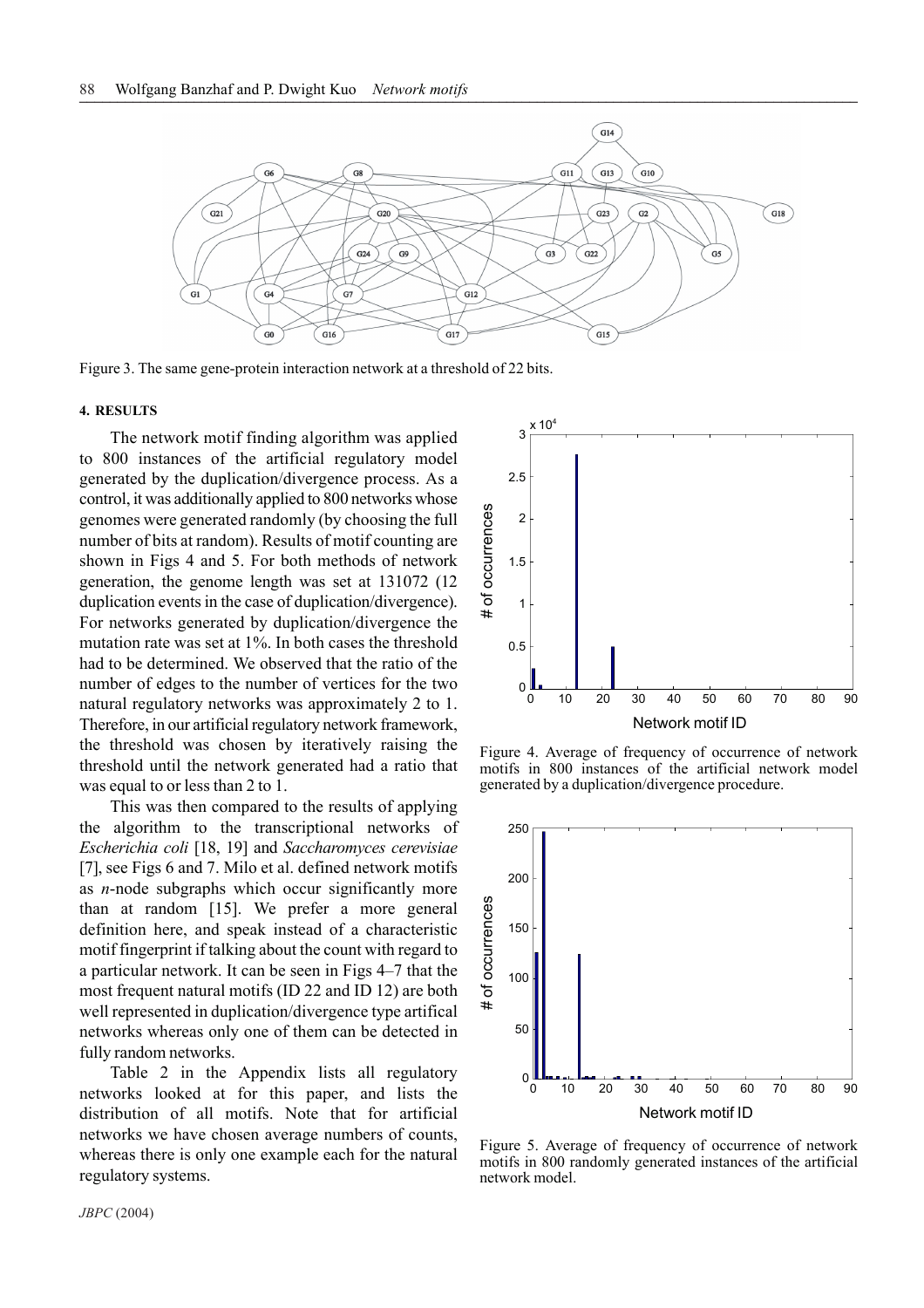

Figure 6. Frequency of occurrence of network motifs in the transcriptional network of *Escherichia coli.*



Figure 7. Frequency of occurrence of network motifs in the transcriptional network of *Saccharomyces cerevisiae*.

### **5. CONCLUSIONS**

A look at the table might convince us that there is a clear relation between the natural distribution of motifs and the distribution in artificial networks generated by a duplication and divergence process. No evolutionary selection pressure has been applied in artificial systems, though. Thus it can be stated that the distribution outcome is more a reflexion of the mechanism of its generation than a result of evolutionary pressures (although evolutionary pressures are certainly responsible for fine tuning of distributions). The duplication/divergence events might interweave in a complex and history-dependent way with selective pressure for function. Unless this pressure favours the absolute minimal network to achieve a certain function, the relationship between motif structure and motif function is not so straightforward as has been suggested in the literature [14].

In pondering the generation process for networks, it might be pointed out that from the simplest elements of a network, two nodes connected by a link (or one node connected by a link to itself), an arbitrary number of patterns can be generated by duplication and divergence events. The Bi-Fan motif (4 node) found in abundance in natural regulatory networks can be easily generated from the above element by simple duplication. In the same vein, the feed forward loop consisting of 3 nodes (ID 14) can be generated from a 2 node motif with an autoconnexion by a partial duplication and two mutations effecting a loss of the autoconnexions.

So far we have not examined the case of enhancing and inhibiting connexions, a fact that further complicates motif analysis. It remains to be seen whether dividing networks into their smallest components will teach us something useful about the overall structure of regulatory networks.

#### **ACKNOWLEDGMENTS**

The authors would like to kindly thank François Képès of the Atelier de Génomique Cognitive, CNRS and Nadav Kashtan of the Weizmann Institute of Science for helpful discussions and suggestions.

### **REFERENCES**

- 1. R. Albert, H. Jeong & A. Barabási. The internet's achilles' heel: error and attack tolerance of complex networks. *Nature (Lond.)* **406** (2000) 378–382.
- 2. W. Banzhaf. On the dynamics of an artificial regulatory network. In: *Advances in Artificial Life— Proceedings of the 7th European Conference on Artificial Life (ECAL)* (eds W. Banzhaf, T. Christaller, P. Dittrich, J.T. Kim & J. Ziegler), vol. 2801 of *Lecture Notes in Artificial Intelligence*, pp. 217–227. Berlin: Springer (2003).
- 3. W. Banzhaf. Artificial regulatory networks and genetic programming. In: *Genetic Programming Theory and Practice* (eds R. L. Riolo & B. Worzel), Ch. 4, pp. 43–62. Dordrecht: Kluwer (2003).
- 4. A. L. Barabási & R. Albert. Emergence of scaling in random networks. *Science* **286** (1999) 509–512.
- 5. A. L. Barabási, H. Jeong, R. Ravasz, Z. Neda, T. Vicsek & A. Schubert. Evolution of the social network of scientific collaborations. *Physica A* **311** (2002) 590–614.
- 6. *Computational Modeling of Genetic and Biochemical Networks* (eds J.M. Bower & H. Boulouri). Cambridge, Mass.: MIT Press (2001).
- 7. M. C. Costanzo, M. E. Crawford, J. E. Hirschman, J. E. Kranz, P. Olsen, L. S. Robertson, M. S. Skrzypek, B. R. Braun, K. L. Hopkins, P. Kondu, C. Lengieza, J. E. Lew-Smith, M. Tillberg & J. I. Garrels. YPD<sup>TM</sup>, PombePD<sup>TM</sup> and WormPD<sup>TM</sup>: model organism volumes of the BioKnowledge<sup>TM</sup> library, an integrated resource for protein information. *Nucleic Acids Research* **29** (2001) 75–79.
- 8. E. H. Davidson. *Genomic Regulatory Systems*. San Diego: Academic Press (2001).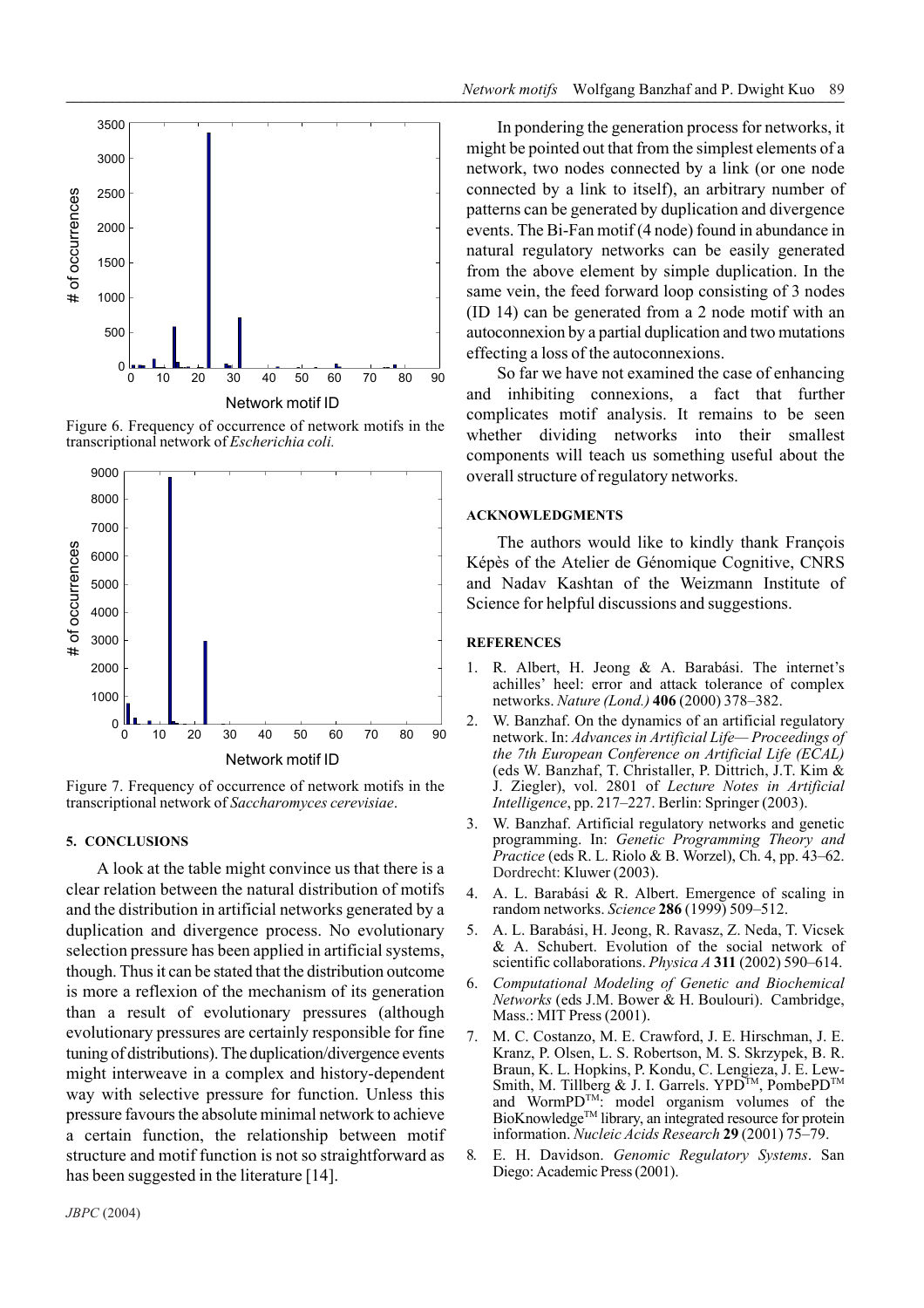- 9. M. Faloutsos, P. Faloutsos & C. Faloutsos. On power-law relationships of the internet topology. In: *SIGCOMM*, pp. 251–262 (1999).
- 10. F. Harold. *The Way of the Cell*. Oxford: University Press (2001).
- 11. L. Hood & D. Galas. The digital code of DNA. *Nature (Lond.)* **421** (2003) 444–448.
- 12. P. D. Kuo & W. Banzhaf. Scale-free and small world network topologies in an artificial regulatory network model. In: *Artificial Life IX*, (in press).
- 13. S. Mangan & U. Alon. Structure and function of the feed forward loop network motif. *Proc. Natl Acad. Sci. USA* **100** (2003) 11980–11985.
- 14. R. Milo, S. Itzkovitz, N. Kashtan, R. Levitt, S. S. Shen-Or, I. Ayzenshtat, M. Sheffer & U. Alon. Superfamilies of evolved and designed networks. *Science* **303** (2004) 1538–1542.
- 15. R. Milo, S. Shen-Or, S. Itzkovitz, N. Kashtan, D. Chklovskii & U. Alon. Network motifs: simple building blocks of complex networks. *Science* **298** (2002) 824–827.
- 16. F. C. Neidhardt. *Escherichia coli and Salmonella typhimurium*. Washington, DC: ASM Press (1996).
- 17. P. S. Romualdo, E.D. Smith & R.V. Solé. Evolving protein

interaction networks through gene duplication. *J. theor. Biol.* **222** (2003) 199–210.

- 18. S. S. Shen-Or, R. Milo, S. Mangan & U. Alon. Network motifs in the transcriptional regulation network of *Escherichia coli*. *Nature Genetics* **31** (2002) 64–68.
- 19. D. Thieffry, A. M. Huerta, E. Pérez-Rueda & J. Collado-Vides. From specific gene regulation to global regulatory networks: a characterisation of the *Escherichia coli* transcriptional network. *BioEssays* **20** (1998) 433–440.
- 20. G. H. Thomas. Completing the *E. coli* proteome: a database of gene products characterised since completion of the genome sequence. *Bioinformatics* **7** (1999) 860–861.
- 21. D.Watts. *Small Worlds: the Dynamics of Networks between Order and Randomness*. Princeton: University Press (2003).
- 22. D. Watts & S. Strogatz. Collective dynamics of smallworld networks. *Nature (Lond.)* **363** (1998) 202–204.
- 23. S.Wuchty. Scale-free behavior in protein domain networks. *Mol. Biol. Evolution* **18** (2001) 1694–1702.
- 24. S.Wuchty, Z.N. Oltvai & A.-L. Barabási. Evolutionary conservation of motif constituents in the yeast protein interaction network. *Nature Genetics* **35** (2003) 176–179.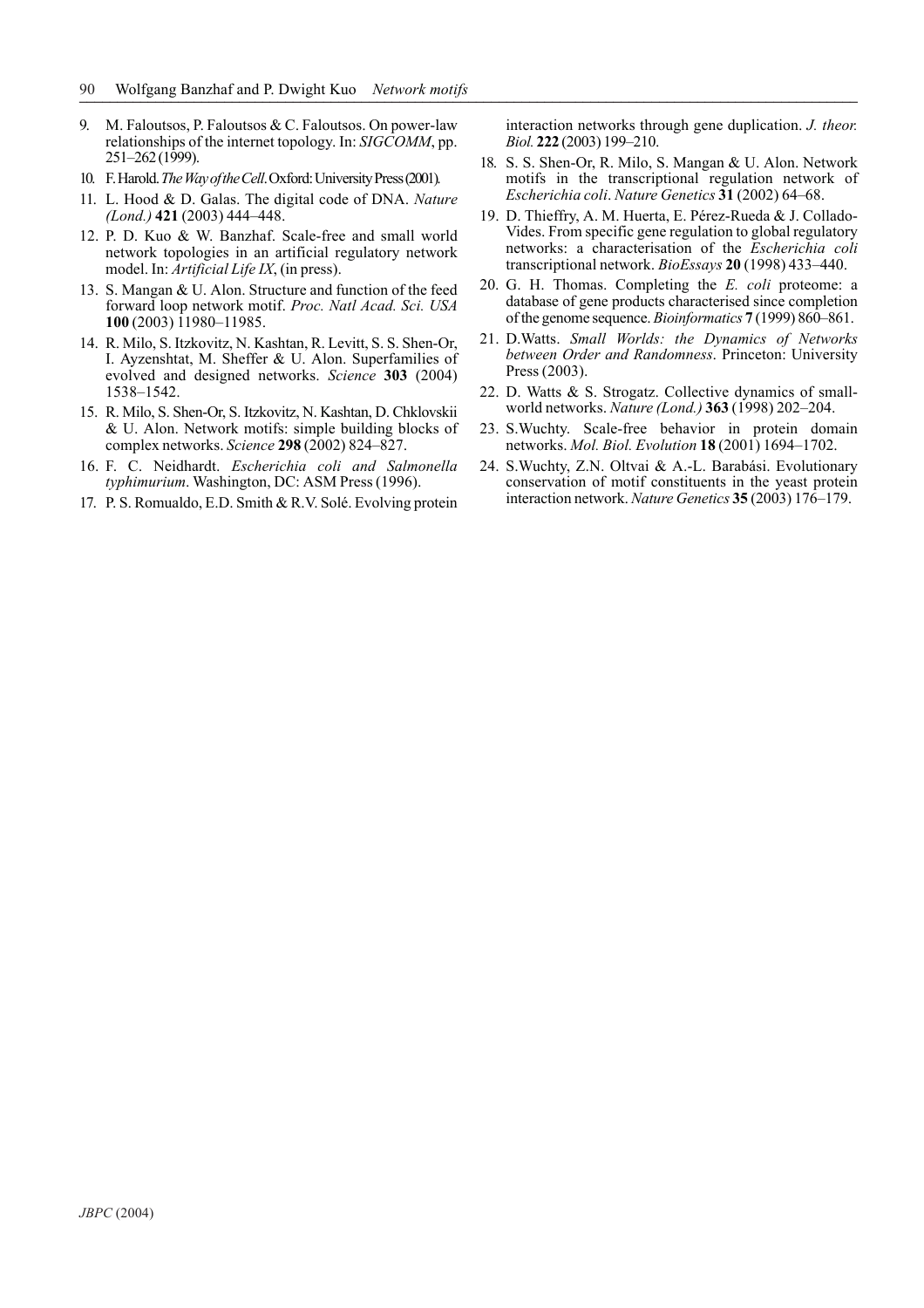## **APPENDIX**

Table 1: Network motifs and their identification ( ID).

| Motif             |                  | Δ       | ī                | I            |                    |                    |                |         |              |    |
|-------------------|------------------|---------|------------------|--------------|--------------------|--------------------|----------------|---------|--------------|----|
| Motif ID          | $\boldsymbol{0}$ | 1       | 2                | 3            | 4                  | 5                  | 6              | 7       | 8            | 9  |
| Motif<br>Motif ID | 10               | 11      | 12               | 13           | 14                 | D<br>15            | 16             | 17      | 18           | 19 |
| Motif<br>Motif ID | 20               | 21      | 22               | H<br>23      | ₽<br>24            | 25                 | 26             | n<br>27 | п<br>b<br>28 | 29 |
| Motif<br>Motif ID | 30               | h<br>31 | Ŧ,<br>32         | n<br>33      | D<br>₩<br>34       | <b>DEDEN</b><br>35 | 36             | 37      | 38           | 39 |
| Motif<br>Motif ID | 40               | 41      | $\epsilon$<br>42 | 43           | 44                 | $\phi$<br>45       | 46             | 47      | Ð<br>n<br>48 | 49 |
| Motif<br>Motif ID | 50               | 51      | 52               | Đ<br>n<br>53 | 54                 | 55                 | þ<br>56        | 57      | 58           | 59 |
| Motif<br>Motif ID | 60               | n<br>61 | n<br>62          | n<br>63      | 64                 | 65                 | 66             | 67      | 68           | 69 |
| Motif<br>Motif ID | ŋ<br>70          | 71      | 72               | 73           | $\mathbf{r}$<br>74 | D<br>75            | D (<br>D<br>76 | 77      | 78           | 79 |
| Motif<br>Motif ID | 80               | 81      | 82               | ģ<br>83      | 84                 | 85                 |                |         |              |    |